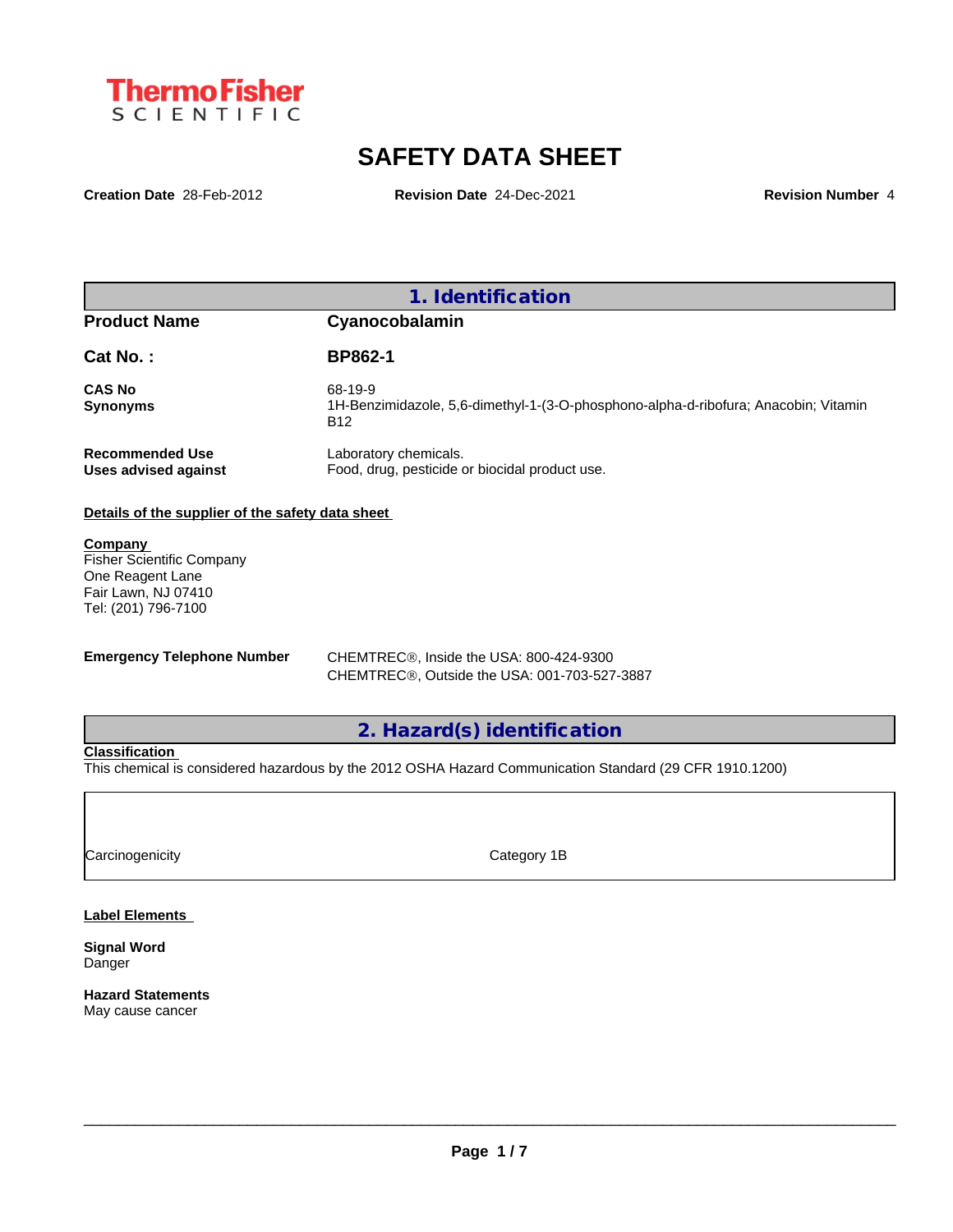

#### **Precautionary Statements Prevention** Obtain special instructions before use Do not handle until all safety precautions have been read and understood Use personal protective equipment as required **Response** IF exposed or concerned: Get medical attention/advice **Storage** Store locked up **Disposal** Dispose of contents/container to an approved waste disposal plant **Hazards not otherwise classified (HNOC)** None identified

## **3. Composition/Information on Ingredients**

|                            | $\sim$ $\sim$<br>→ л.<br>'NC<br>-- | $\mathbf{a}$<br>$\blacksquare$<br>,, |
|----------------------------|------------------------------------|--------------------------------------|
| $\cdots$<br>а и<br>Vitamin | $\sim$<br>68-                      | ΩC<br>- 70                           |

|                                      | 4. First-aid measures                                                                                                      |  |  |  |
|--------------------------------------|----------------------------------------------------------------------------------------------------------------------------|--|--|--|
| <b>Eye Contact</b>                   | Rinse immediately with plenty of water, also under the eyelids, for at least 15 minutes. Get<br>medical attention.         |  |  |  |
| <b>Skin Contact</b>                  | Wash off immediately with plenty of water for at least 15 minutes. Get medical attention<br>immediately if symptoms occur. |  |  |  |
| <b>Inhalation</b>                    | Remove to fresh air. Get medical attention immediately if symptoms occur.                                                  |  |  |  |
| Ingestion                            | Clean mouth with water and drink afterwards plenty of water. Get medical attention if<br>symptoms occur.                   |  |  |  |
| Most important symptoms and          | None reasonably foreseeable.                                                                                               |  |  |  |
| effects<br><b>Notes to Physician</b> | Treat symptomatically                                                                                                      |  |  |  |
|                                      |                                                                                                                            |  |  |  |

**5. Fire-fighting measures**

| <b>Suitable Extinguishing Media</b>     | Water spray. Carbon dioxide (CO <sub>2</sub> ). Dry chemical. Chemical foam. |  |
|-----------------------------------------|------------------------------------------------------------------------------|--|
| <b>Unsuitable Extinguishing Media</b>   | No information available                                                     |  |
| <b>Flash Point</b><br>Method -          | Not applicable<br>No information available                                   |  |
| <b>Autoignition Temperature</b>         | No information available                                                     |  |
| <b>Explosion Limits</b><br><b>Upper</b> | No data available                                                            |  |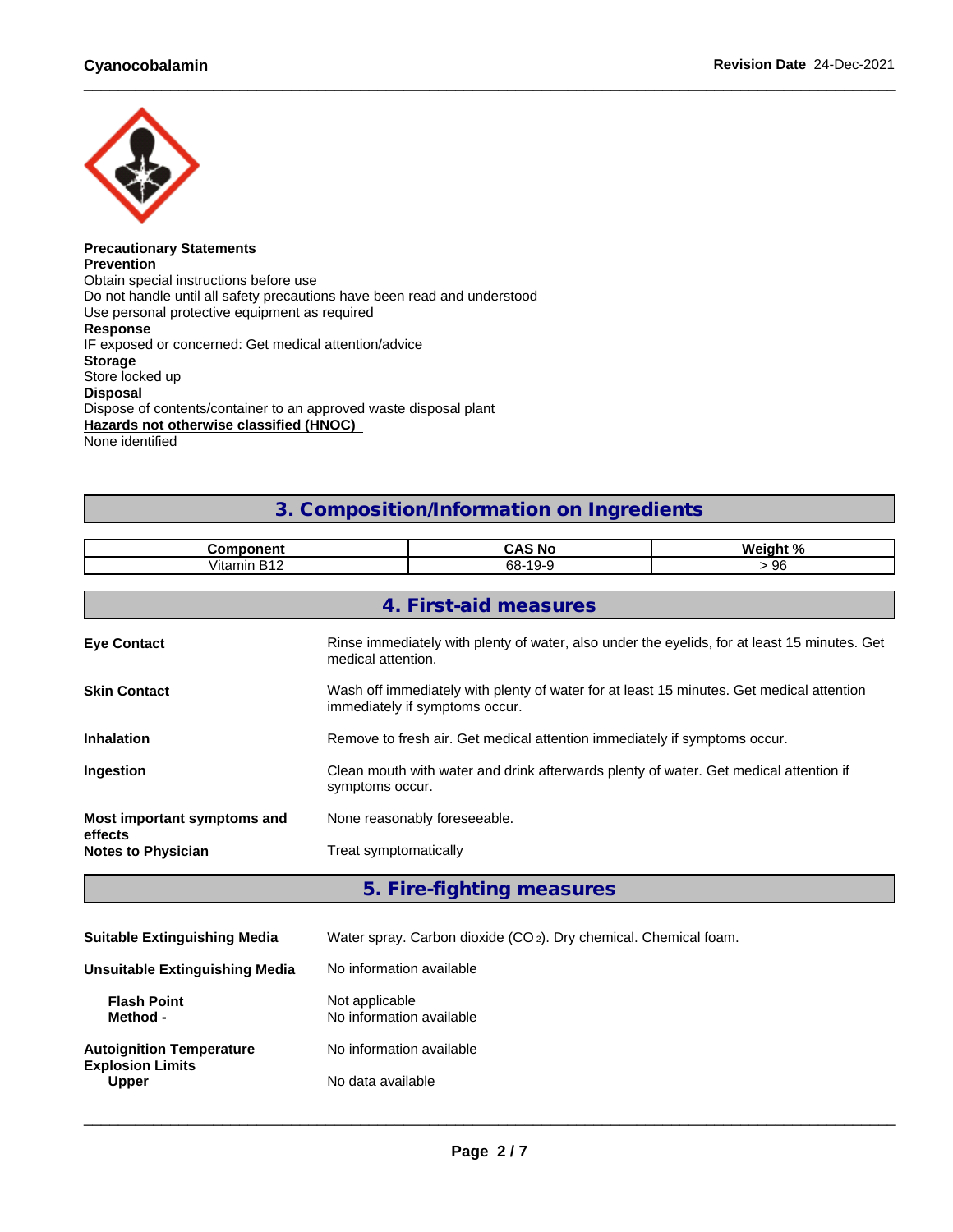| Lower                                                            | No data available        |
|------------------------------------------------------------------|--------------------------|
| <b>Sensitivity to Mechanical Impact No information available</b> |                          |
| Sensitivity to Static Discharge                                  | No information available |

#### **Specific Hazards Arising from the Chemical**

Keep product and empty container away from heat and sources of ignition.

#### **Hazardous Combustion Products**

Nitrogen oxides (NOx). Carbon monoxide (CO). Carbon dioxide (CO2). Oxides of phosphorus.

#### **Protective Equipment and Precautions for Firefighters**

As in any fire, wear self-contained breathing apparatus pressure-demand, MSHA/NIOSH (approved or equivalent) and full protective gear.

| <b>NFPA</b><br><b>Health</b>     | <b>Flammability</b>                                                                                   | <b>Instability</b> | <b>Physical hazards</b><br>N/A                                                         |
|----------------------------------|-------------------------------------------------------------------------------------------------------|--------------------|----------------------------------------------------------------------------------------|
|                                  | 6. Accidental release measures                                                                        |                    |                                                                                        |
| <b>Personal Precautions</b>      | formation.                                                                                            |                    | Ensure adequate ventilation. Use personal protective equipment as required. Avoid dust |
| <b>Environmental Precautions</b> | Should not be released into the environment. See Section 12 for additional Ecological<br>Information. |                    |                                                                                        |

**Methods for Containment and Clean** Sweep up and shovel into suitable containers for disposal. Avoid dust formation. **Up**

|                 | 7. Handling and storage                                                                                                                                                                                                                                                                                                   |
|-----------------|---------------------------------------------------------------------------------------------------------------------------------------------------------------------------------------------------------------------------------------------------------------------------------------------------------------------------|
| <b>Handling</b> | Wear personal protective equipment/face protection. Ensure adequate ventilation. Avoid<br>contact with skin, eyes or clothing. Avoid ingestion and inhalation. Avoid dust formation.                                                                                                                                      |
| Storage.        | Keep in a dry, cool and well-ventilated place. Keep at temperature not exceeding -4°C.<br>Keep container tightly closed. Protect from light. Protect from moisture. Store under an inert<br>atmosphere. Keep container tightly closed in a dry and well-ventilated place. Incompatible<br>Materials. Acids. Strong acids. |

## **8. Exposure controls / personal protection**

#### **Exposure Guidelines**

| Component               | ACGIH- | ∩ເ⊔∧<br>DЕ<br>JJN.<br>.        | SH IDLH<br><b>NIOSH</b>       | (TWA)<br>ΩE.<br>Mexico |
|-------------------------|--------|--------------------------------|-------------------------------|------------------------|
| .<br>D40<br>Vitamin B12 |        | .W/<br>ma/m <sup>3</sup><br>ъπ | $\sim$ $\sim$<br>ורוי<br>ma/m |                        |

#### *Legend*

*OSHA - Occupational Safety and Health Administration NIOSH IDLH: NIOSH - National Institute for Occupational Safety and Health*

| None under normal use conditions.                                                                                                                                                 |  |
|-----------------------------------------------------------------------------------------------------------------------------------------------------------------------------------|--|
|                                                                                                                                                                                   |  |
| Wear appropriate protective eyeglasses or chemical safety goggles as described by<br>OSHA's eye and face protection regulations in 29 CFR 1910.133 or European Standard<br>EN166. |  |
| Wear appropriate protective gloves and clothing to prevent skin exposure.                                                                                                         |  |
| No protective equipment is needed under normal use conditions.                                                                                                                    |  |
|                                                                                                                                                                                   |  |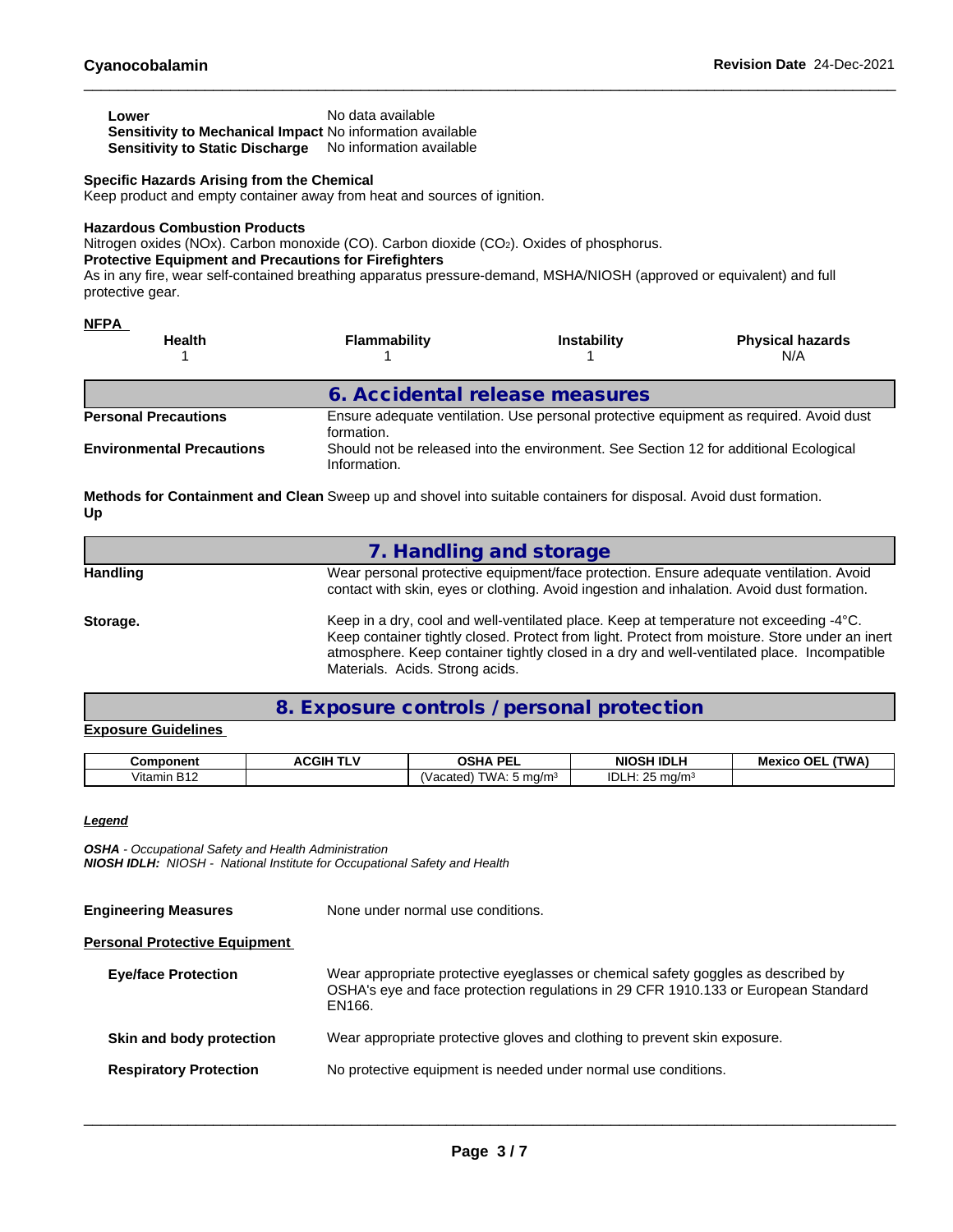#### **Hygiene Measures**

Handle in accordance with good industrial hygiene and safety practice.

## **9. Physical and chemical properties**

| <b>Physical State</b>                         | Solid                                                        |
|-----------------------------------------------|--------------------------------------------------------------|
| Appearance                                    | Dark red                                                     |
| Odor                                          | No information available                                     |
| <b>Odor Threshold</b>                         | No information available                                     |
| рH                                            |                                                              |
| <b>Melting Point/Range</b>                    | No data available                                            |
| <b>Boiling Point/Range</b>                    | No information available 300 $^{\circ}$ C / 572 $^{\circ}$ F |
| <b>Flash Point</b>                            | Not applicable                                               |
| <b>Evaporation Rate</b>                       | Not applicable                                               |
| Flammability (solid,gas)                      | No information available                                     |
| <b>Flammability or explosive limits</b>       |                                                              |
| Upper                                         | No data available                                            |
| Lower                                         | No data available                                            |
| <b>Vapor Pressure</b>                         | No information available                                     |
| <b>Vapor Density</b>                          | Not applicable                                               |
| <b>Specific Gravity</b>                       | No information available                                     |
| <b>Solubility</b>                             | Soluble in water                                             |
| <b>Partition coefficient; n-octanol/water</b> | No data available                                            |
| <b>Autoignition Temperature</b>               | No information available                                     |
| <b>Decomposition Temperature</b>              | No information available                                     |
| Viscosity                                     | Not applicable                                               |
| <b>Molecular Formula</b>                      | C63 H88 Co N14 O14 P                                         |
| <b>Molecular Weight</b>                       | 1355.38                                                      |

# **10. Stability and reactivity**

| <b>Reactive Hazard</b>          | None known, based on information available                                                                                  |  |
|---------------------------------|-----------------------------------------------------------------------------------------------------------------------------|--|
| <b>Stability</b>                | Stable under normal conditions. Hygroscopic. Light sensitive.                                                               |  |
| <b>Conditions to Avoid</b>      | Exposure to light. Incompatible products. Exposure to moist air or water.                                                   |  |
| <b>Incompatible Materials</b>   | Acids, Strong acids                                                                                                         |  |
|                                 | Hazardous Decomposition Products Nitrogen oxides (NOx), Carbon monoxide (CO), Carbon dioxide (CO2), Oxides of<br>phosphorus |  |
| <b>Hazardous Polymerization</b> | Hazardous polymerization does not occur.                                                                                    |  |
| <b>Hazardous Reactions</b>      | None under normal processing.                                                                                               |  |

# **11. Toxicological information**

| <b>Acute Toxicity</b> |  |
|-----------------------|--|
|                       |  |

| <b>Product Information</b><br><b>Component Information</b> | No acute toxicity information is available for this product                                |  |  |  |  |  |  |
|------------------------------------------------------------|--------------------------------------------------------------------------------------------|--|--|--|--|--|--|
| <b>Toxicologically Synergistic</b><br><b>Products</b>      | No information available                                                                   |  |  |  |  |  |  |
|                                                            | Delayed and immediate effects as well as chronic effects from short and long-term exposure |  |  |  |  |  |  |
| <b>Irritation</b>                                          | No information available                                                                   |  |  |  |  |  |  |
| <b>Sensitization</b>                                       | No information available                                                                   |  |  |  |  |  |  |
| Carcinogenicity                                            | The table below indicates whether each agency has listed any ingredient as a carcinogen.   |  |  |  |  |  |  |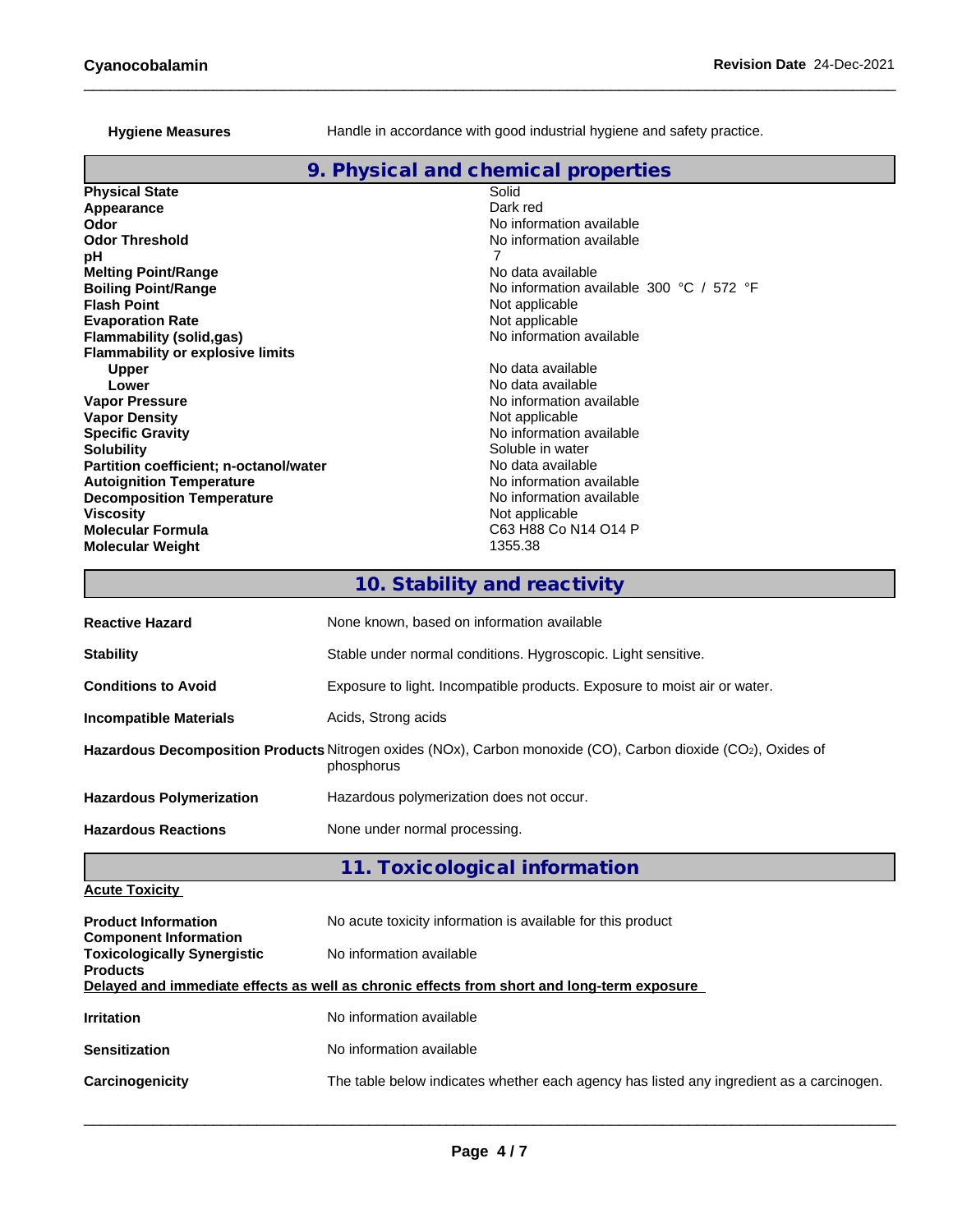| Component                                                              | <b>CAS No</b> | <b>IARC</b>                                     | <b>NTP</b>                                                                                                                                                                                                                                                            | <b>ACGIH</b>                                                 | <b>OSHA</b>                                                   | <b>Mexico</b> |
|------------------------------------------------------------------------|---------------|-------------------------------------------------|-----------------------------------------------------------------------------------------------------------------------------------------------------------------------------------------------------------------------------------------------------------------------|--------------------------------------------------------------|---------------------------------------------------------------|---------------|
| Vitamin B12                                                            | 68-19-9       | Not listed                                      | Reasonably<br>Anticipated                                                                                                                                                                                                                                             | Not listed                                                   | Not listed                                                    | Not listed    |
| NTP: (National Toxicity Program)                                       |               |                                                 | Carcinogen                                                                                                                                                                                                                                                            | NTP: (National Toxicity Program)<br>Known - Known Carcinogen | Reasonably Anticipated - Reasonably Anticipated to be a Human |               |
| <b>Mutagenic Effects</b>                                               |               | No information available                        |                                                                                                                                                                                                                                                                       |                                                              |                                                               |               |
| <b>Reproductive Effects</b>                                            |               | No information available.                       |                                                                                                                                                                                                                                                                       |                                                              |                                                               |               |
| <b>Developmental Effects</b>                                           |               | No information available.                       |                                                                                                                                                                                                                                                                       |                                                              |                                                               |               |
| <b>Teratogenicity</b>                                                  |               | No information available.                       |                                                                                                                                                                                                                                                                       |                                                              |                                                               |               |
| <b>STOT - single exposure</b><br><b>STOT - repeated exposure</b>       |               | None known<br>None known                        |                                                                                                                                                                                                                                                                       |                                                              |                                                               |               |
| <b>Aspiration hazard</b>                                               |               | No information available                        |                                                                                                                                                                                                                                                                       |                                                              |                                                               |               |
| Symptoms / effects, both acute and No information available<br>delayed |               |                                                 |                                                                                                                                                                                                                                                                       |                                                              |                                                               |               |
| <b>Endocrine Disruptor Information</b>                                 |               |                                                 |                                                                                                                                                                                                                                                                       |                                                              |                                                               |               |
| <b>Other Adverse Effects</b>                                           |               |                                                 | The toxicological properties have not been fully investigated.                                                                                                                                                                                                        |                                                              |                                                               |               |
|                                                                        |               |                                                 | 12. Ecological information                                                                                                                                                                                                                                            |                                                              |                                                               |               |
| <b>Ecotoxicity</b>                                                     |               |                                                 |                                                                                                                                                                                                                                                                       |                                                              |                                                               |               |
| <b>Persistence and Degradability</b>                                   |               |                                                 | Soluble in water Persistence is unlikely based on information available.                                                                                                                                                                                              |                                                              |                                                               |               |
| <b>Bioaccumulation/Accumulation</b>                                    |               | No information available.                       |                                                                                                                                                                                                                                                                       |                                                              |                                                               |               |
| <b>Mobility</b>                                                        |               |                                                 | Will likely be mobile in the environment due to its water solubility.                                                                                                                                                                                                 |                                                              |                                                               |               |
|                                                                        |               |                                                 | 13. Disposal considerations                                                                                                                                                                                                                                           |                                                              |                                                               |               |
| <b>Waste Disposal Methods</b>                                          |               |                                                 | Chemical waste generators must determine whether a discarded chemical is classified as a<br>hazardous waste. Chemical waste generators must also consult local, regional, and<br>national hazardous waste regulations to ensure complete and accurate classification. |                                                              |                                                               |               |
|                                                                        |               |                                                 | 14. Transport information                                                                                                                                                                                                                                             |                                                              |                                                               |               |
| DOT<br><b>TDG</b><br><u>IATA</u>                                       |               | Not regulated<br>Not regulated<br>Not regulated |                                                                                                                                                                                                                                                                       |                                                              |                                                               |               |
| <b>IMDG/IMO</b>                                                        |               | Not regulated                                   |                                                                                                                                                                                                                                                                       |                                                              |                                                               |               |

**15. Regulatory information**

## **United States of America Inventory**

| Component                 | <b>CAS No</b> | <b>TSCA</b> | <b>TSCAI</b><br><b>∖ Inventorv notification -</b><br><b>Active-Inactive</b> | <b>TSCA - EPA Regulatory</b><br><b>Flags</b> |
|---------------------------|---------------|-------------|-----------------------------------------------------------------------------|----------------------------------------------|
| D42<br>Vitamin<br>1 B 1 Z | 68-19-9       |             | ACTIVE                                                                      |                                              |

#### **Legend:**

**TSCA** US EPA (TSCA) - Toxic Substances Control Act, (40 CFR Part 710) X - Listed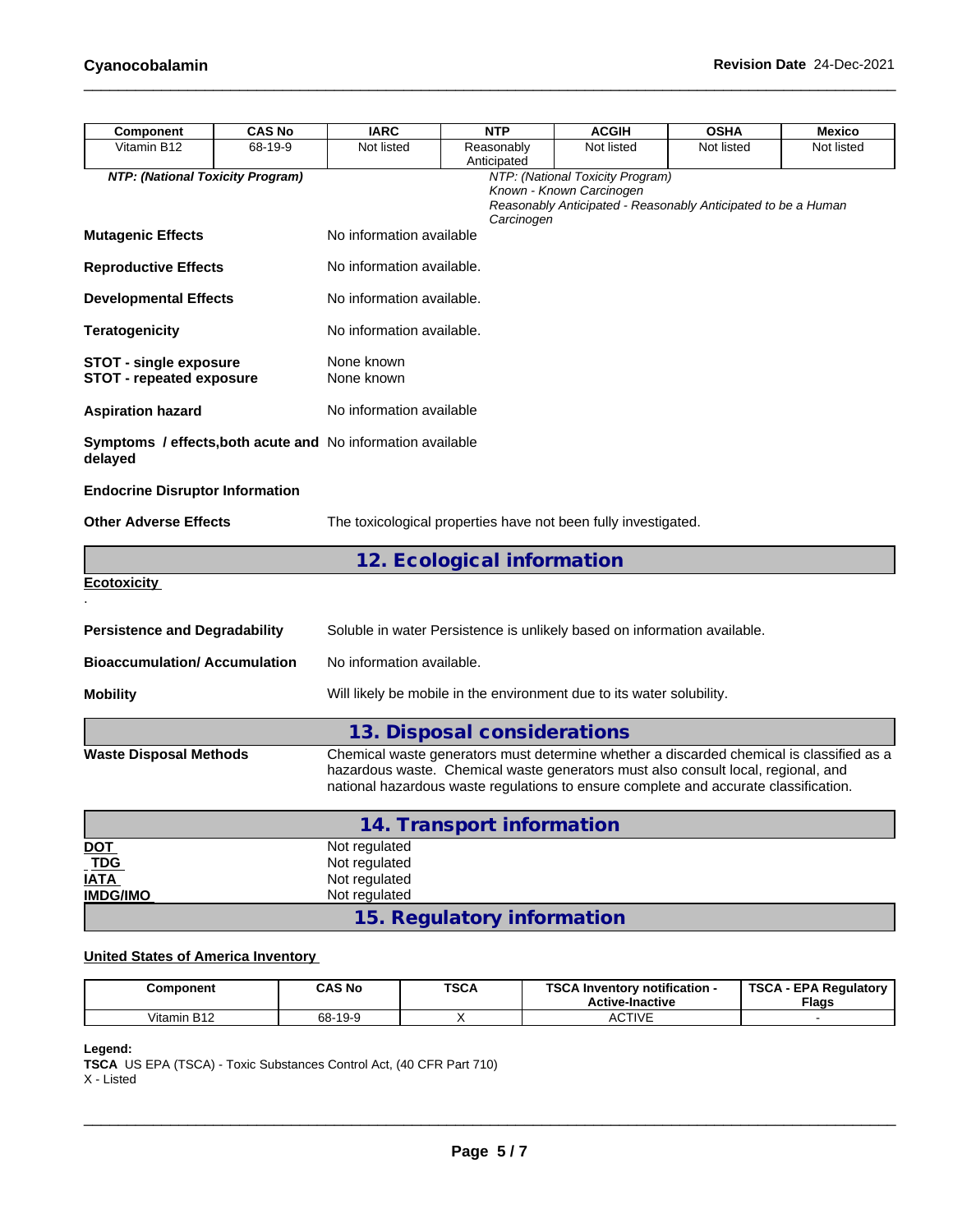#### '-' - Not Listed

## **TSCA 12(b)** - Notices of Export Not applicable

## **International Inventories**

Canada (DSL/NDSL), Europe (EINECS/ELINCS/NLP), Philippines (PICCS), Japan (ENCS), Japan (ISHL), Australia (AICS), China (IECSC), Korea (KECL).

| <b>Component</b> | <b>CAS No</b>           | DSI | <b>NDSL</b> | <b>EINECS</b>                                   | <b>PICCS</b> | <b>ENCS</b> | <b>ISHL</b> | AICS | <b>IECSC</b> | <b>KECL</b>                      |
|------------------|-------------------------|-----|-------------|-------------------------------------------------|--------------|-------------|-------------|------|--------------|----------------------------------|
| Vitamin B12      | 68-<br>$10-9$<br>.<br>ັ |     |             | $\sim$<br>l onn.<br>$\sim$<br>,∠∪∪-⊵"<br>-טסט-ט |              |             |             |      |              | 11010<br>$\sqrt{2}$<br>KE.<br>ιo |

**KECL** - NIER number or KE number (http://ncis.nier.go.kr/en/main.do)

#### **U.S. Federal Regulations**

#### **SARA 313**

| <b>Component</b>                      | <b>CAS No</b> | Weight % | <b>SARA</b><br>242<br>Threshold<br>. .<br>$\sim$<br>Values<br>70 |
|---------------------------------------|---------------|----------|------------------------------------------------------------------|
| Vitamin<br>D <sub>40</sub><br>1 D I Z | 68-19-9       | 96       | 1.0 0.1                                                          |

#### **SARA 311/312 Hazard Categories** See section 2 for more information

#### **CWA (Clean WaterAct)**

| Component   | $\sim$<br>CWA<br>· Reportable<br>Hazardous<br>วินantities<br><b>Substances</b> |  | <b>CWA</b><br>Pollutants<br>⊺oxic | <b>CWA</b><br><b>Priority Pollutants</b> |
|-------------|--------------------------------------------------------------------------------|--|-----------------------------------|------------------------------------------|
| Vitamin B12 |                                                                                |  |                                   |                                          |

#### **Clean Air Act**

| Component                                      | <b>HAPS Data</b> | Class<br>Depletors<br>Ozone | Class<br>Ozone<br><b>Depletors</b> |
|------------------------------------------------|------------------|-----------------------------|------------------------------------|
| D <sub>40</sub><br>$\cdots$<br>Vitamin<br>╵DӀ∠ |                  |                             |                                    |

**OSHA** - Occupational Safety and Health Administration Not applicable

**CERCLA** Not applicable

**California Proposition 65** This product does not contain any Proposition 65 chemicals.

#### **U.S. State Right-to-Know Regulations**

| -----                        | $-220$ bucarra<br>vias<br>861145 <del>6</del> 115 | <b>New</b><br><b>LAPCAV</b><br>Je<br>э. | wwan<br>.,<br>vania | <b>Illinois</b> | <b>Island</b><br>ĸn<br>оа |
|------------------------------|---------------------------------------------------|-----------------------------------------|---------------------|-----------------|---------------------------|
| . .<br>ıtamır<br>$^{\prime}$ |                                                   |                                         |                     |                 |                           |

#### **U.S. Department of Transportation**

Reportable Quantity (RQ): N<br>DOT Marine Pollutant MY DOT Marine Pollutant DOT Severe Marine Pollutant N

**U.S. Department of Homeland** This product does not contain any DHS chemicals.

**Security**

**Other International Regulations**

**Mexico - Grade** No information available

#### **Authorisation/Restrictions according to EU REACH**